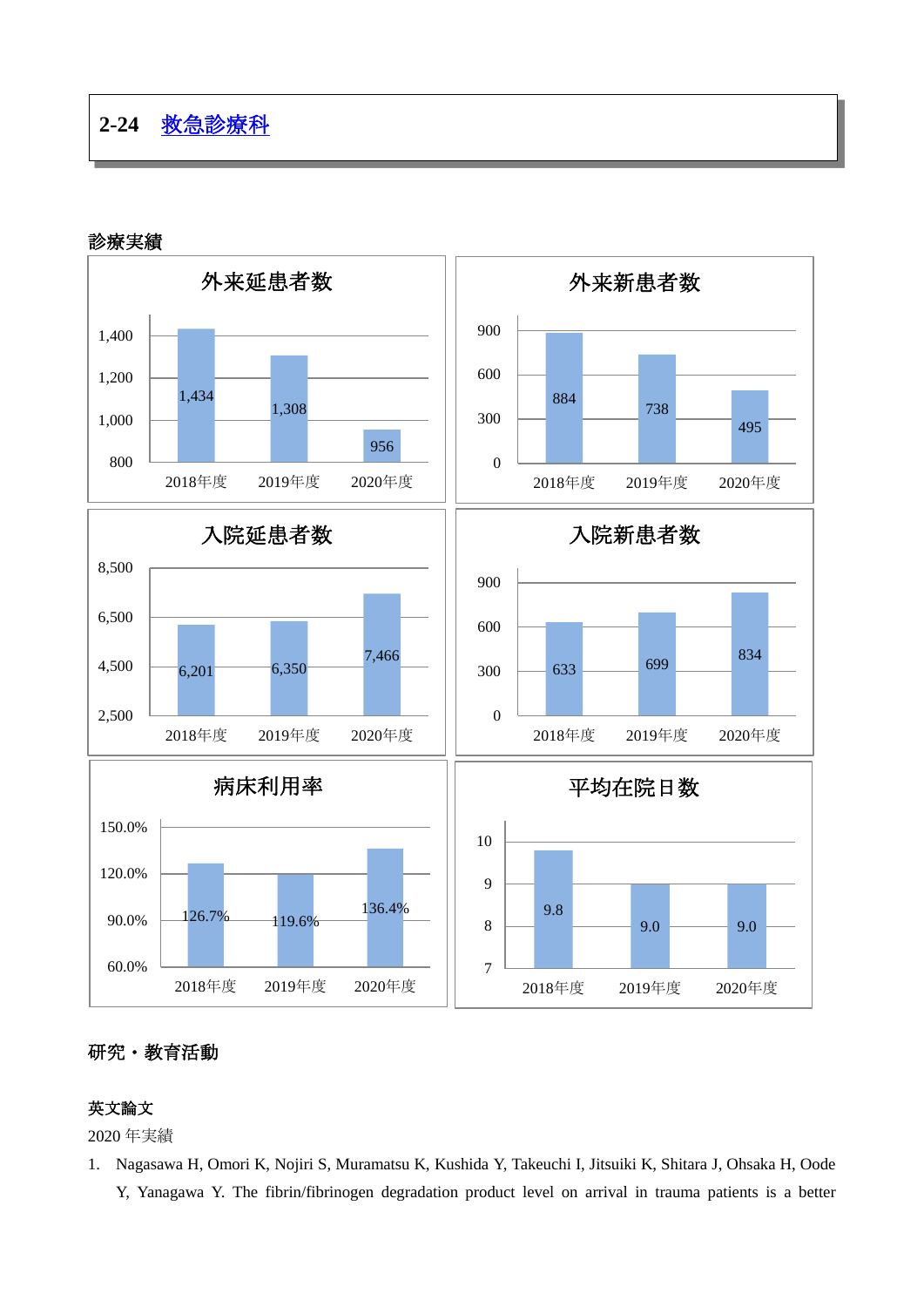predictor of a fatal outcome than physiological or anatomical severity: A retrospective chart review. SAGE Trauma November 19, 2020 https://doi.org/10.1177/1460408620975704

- 2. Yanagawa Y, Omori K, Muramatsu KI, Kushida Y, Ikegami S, Nagasawa H, Nishio R, Takeuchi I, Jitsuiki K, Ohsaka H, Oode Y. Prognostic Factors in Trauma Patients Transported by Physician-Staffed Helicopter in Japan: An Investigation Based on the Japan Trauma Data Bank. Air Med J. 2020 Nov-Dec;39(6):494-497.
- 3. Yanagawa Y, Jitsuiki K, Muramatsu KI, Kushida Y, Ikegami S, Nagasawa H, Takeuchi I, Ohsaka H, Omori K, Oode Y. Clinical Investigation of Burn Patients Transported by Helicopter Based on the Japan Trauma Data Bank. Air Med J. 2020 Nov-Dec;39(6):464-467.
- 4. Yanagawa Y. Pneumothorax induced by the incorrect insertion of a nasogastric tube. Acute Med Surg. 2020 Nov 7;7(1):e590.
- 5. Sakurai M, Nagasawa H, Takeuchi I, Yanagawa Y. A Case of an 80-Year-Old Man with Empyema and Psoas Abscess. Case Rep Emerg Med. 2020 Oct 24;2020:8895785.
- 6. Kushida Y, Jitsuiki K, Muramatsu KI, Ikegami S, Nagasawa H, Takeuchi I, Ohsaka H, Oode Y, Omori K, Yanagawa Y. A comparison of physician-staffed helicopters and ground ambulances transport for the outcome of severe thoracic trauma patients. Am J Emerg Med. 2020 Sep 16:S0735-6757(20)30782-8.
- 7. Muramatsu KI, Omori K, Kushida Y, Nagasawa H, Takeuchi I, Jitsuiki K, Shitara J, Ohsaka H, Oode Y, Yanagawa Y. Clinical significance of the level of fibrin degradation products in drowning patients without cardiac arrest. J Rural Med. 2020 Oct;15(4):201-203.
- 8. Nagasawa H, Muramatsu KI, Takeuchi I, Kushida Y, Jitsuiki K, Shitara J, Ohsaka H, Omori K, Oode Y, Yanagawa Y. A case of iliopsoas hematoma as a complication of tetanus in a patient who did not receive anticoagulant therapy. BMC Infect Dis. 2020 Oct 7;20(1):731.
- 9. Yanagawa Y, Jitsuiki K, Muramatsu KI, Ikegami S, Kushida Y, Nagasawa H, Nishio R, Takeuchi I, Ohsaka H, Oode Y, Omori K. Survey of trauma patients injured by falling or flying objects in Japan based on the Japan Trauma Data Bank. Eur J Trauma Emerg Surg. 2020 Oct 7.
- 10. Jitsuiki K, Ohsaka H, Shitara J, Ishibashi M, Suzuki M, Nozawa Y, Yanagawa Y. Reaction of Juntendo Shizuoka Hospital at Izu Peninsula to Typhoon Hagibis (2019) and an Analysis of Twitter Concerning Izunokuni City. Disaster Med Public Health Prep. 2020 Sep 22:1-6.
- 11. Ikegami S, Jitsuiki K, Nagasawa H, Nishio R, Yanagawa Y. Suspected Virus-Inducing Severe Acute Respiratory Distress Syndrome Treated by Multimodal Therapy Including Extracorporeal Membrane Oxygenation and Immune Modulation Therapy. Cureus. 2020 Jun 22;12(6):e8768.
- 12. Suzuki M, Yanagawa Y, Sakamoto A, Sugiyama H, Nozawa Y. Prevalence and risk factors for post-traumatic stress disorder in Japanese relatives of out-of-hospital cardiac arrest patients after receiving a pamphlet concerning the grieving process. Acute Med Surg. 2020 Jul 17;7(1):e544.
- 13. De Bus L, Depuydt P, Steen J, Dhaese S, De Smet K, Tabah A, Akova M, Cotta MO, De Pascale G, Dimopoulos G, Fujitani S, Garnacho-Montero J, Leone M, Lipman J, Ostermann M, Paiva JA, Schouten J, Sjövall F, Timsit JF, Roberts JA, Zahar JR, Zand F, Zirpe K, De Waele JJ; DIANA study group. Antimicrobial de-escalation in the critically ill patient and assessment of clinical cure: the DIANA study. Intensive Care Med. 2020 Jul;46(7):1404-1417.
- 14. Muramatsu KI, Nagasawa H, Murai Y, Sakurada M, Jitsuiki K, Yanagawa Y. Non-tuberculosis cold abscess. Am J Emerg Med. 2020 May 7:S0735-6757(20)30345-4.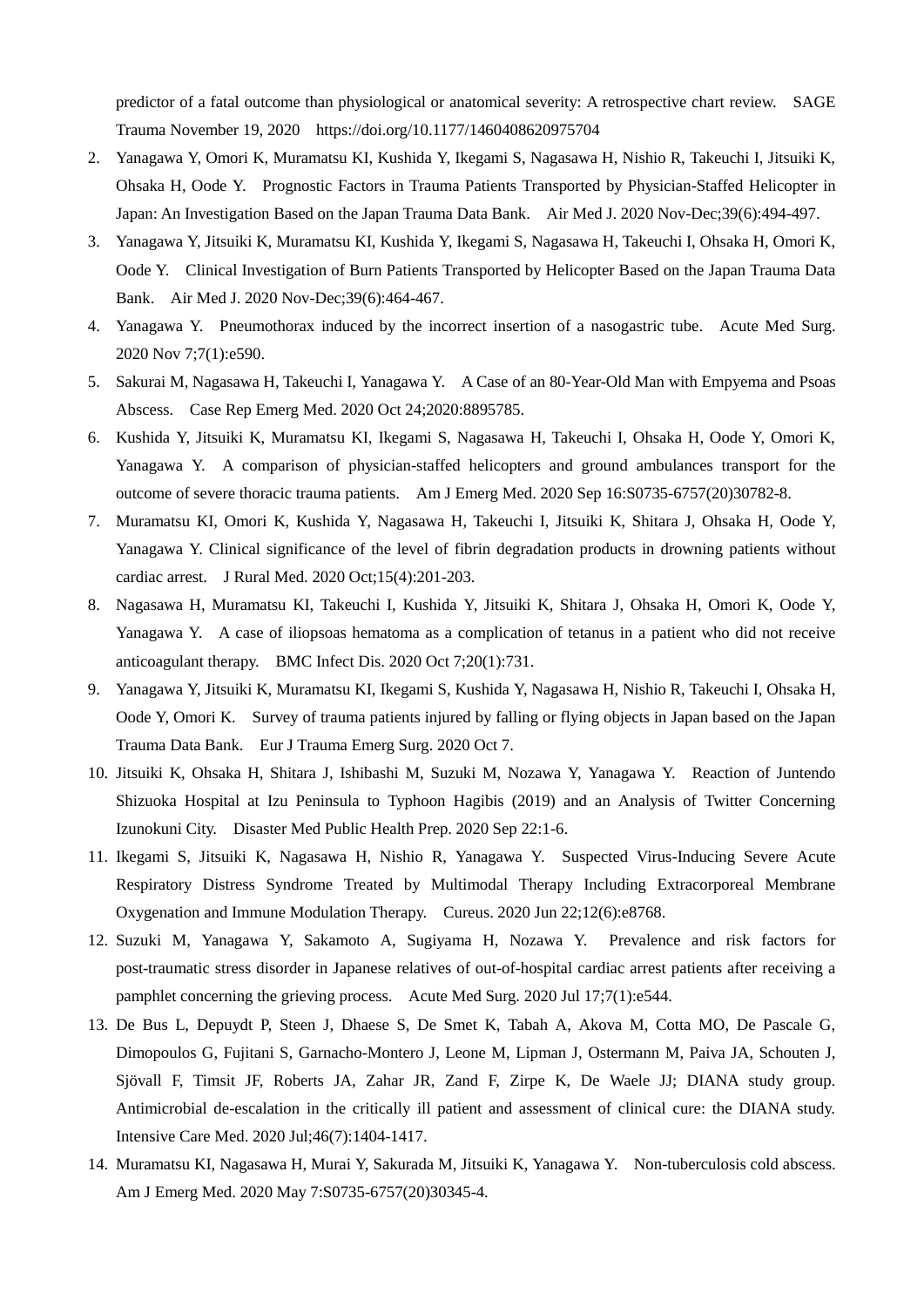- 15. Ohsaka H, Omori K, Takeuchi I, Yanagawa Y. Impalement Injury Diagnosed at the Scene by a Portable X-Ray System Transported by a Physician-Staffed Helicopter. J Emerg Trauma Shock. 2020 Jan-Mar;13(1):101-102.
- 16. Muramatsu KI, Nagasawa H, Takeuchi I, Yanagawa Y. Transient Left Hemiparesis Due to Aortic Dissection. J Emerg Trauma Shock. 2020 Jan-Mar;13(1):99-100.
- 17. Takeuchi I, Muramatsu KI, Nagasawa H, Yanagawa Y. A Case of Triphasic Anaphylaxis. J Emerg Trauma Shock. 2020 Jan-Mar;13(1):98-99.
- 18. Nagasawa H, Omori K, Takeuchi I, Yanagawa Y. Increase in Fibrinogen Degradation Product Levels 5 Days after a Traumatic Insult. J Emerg Trauma Shock. 2020 Jan-Mar;13(1):45-49.
- 19. Muramatsu KI, Omori K, Kushida Y, Nagasawa H, Takeuchi I, Jitsuiki K, Shitara J, Ohsaka H, Oode Y, Yanagawa Y. An analysis of patients with acute aortic dissection who were transported by physician-staffed helicopter. Am J Emerg Med. 2020 Apr 15:S0735-6757(20)30264-3.
- 20. Madokoro S, Yanagawa Y, Nagasawa H, Takeuchi I, Oode Y. Damage Control Management for Thoracic Trauma with Cardiac Arrest Complicated by Emphysematous Gastritis and Cystitis. Cureus. 2020 Feb 25;12(2):e7102.
- 21. Yatsu S, Yanagawa Y, Nagasawa H, Tambara K, Suwa S. Successful Treatment of Cardiac Tamponade due to Rupture of the Heart Performing an Open-chest Pericardiotomy. Cureus. 2020 Feb 25;12(2):e7101.
- 22. Omori K, Muramatsu KI, Nagasawa H, Takeuchi I, Kushida Y, Ohsaka H, Jitsuiki K, Oode Y, Yanagawa Y. Experience of the Usage of a Portable X-ray System. Air Med J. 2020 Jan - Feb;39(1):14-17.
- 23. Yanagawa Y. Preparedness, Including Preparation of a Physician-Staffed Helicopter, for the Tokyo 2020 Olympic and Paralympic Games in Shizuoka Prefecture. Juntendo Med J. 2020;66: S53-S57.
- 24. Jitsuiki, K, Muramatsu K, Shoda S, Yanagawa Y. Lightning Injury Caused by a Side Flash. Am J Med Case Rep. 2020, 8(12), 538-540.
- 25. Yanagawa Y, Takahashi R, Takeuchi I, Itoi A. The Traumatic Vacuum Phenomenon at the Anterior Portion of the Spine: A Clue to Extensive Spinal Fracture. Am J Med Case Rep. 2020, 8(12), 451-452.
- 26. Ikegami S, Yanagawa Y, Komai K, Ishikawa K, Oode Y, Omori K. Occupant Restraint Systems do not Completely Prevent Injury at the Cranio-cervical Junction in a High-energy Accident. Am J Med Case Rep. 2020, 8(12), 481-482.
- 27. Nishio R, Muramatsu K, Nagasawa H, Takeuchi I, Jitsuiki K, Yanagawa Y. A Case of Cardiac Arrest Soon after Receiving a Sting from a Wasp. Am J Med Case Rep. 2020, 8(12), 491-493.
- 28. Muramatsu K, Omori K, Nagasawa H, Takeuchi I, Jitsuiki K, Oode Y, Yanagawa Y. Pneumomediastinum after Convulsion and Vomiting. Am J Med Case Rep. 2020, 8(12), 512-514.
- 29. Muramatsu, K, Omori K, Yanagawa Y. Refractory Buttock Pain: A Possible Sign of Severe Soft Tissue Infection. Am J Med Case Rep. 2020, 8(11), 418-420.
- 30. Ikegami S, Jitsuiki K, Muramatsu K, Nagasawa H, Takeuchi I, Yanagawa Y. Acute Infectious Purpura Fulminans Complicated with Multiple Erosions. Am J Med Case Rep. 2020, 8(11), 421-423.
- 31. Yanagawa Y, Suzuki Y. A Case of Lung Edema and Methemoglobinemia after Attempted Suicide by Charcoal Burning. OSP Journal of Case Reports 2020;2(4):1-3.
- 32. Takeuchi I, Jitsuiki K, Muramatsu K, Kushida Y, Nagasawa H, Shitara J, Ohsaka H, Oode Y, Omori K, Yanagawa Y. ST-Segment Elevation in Lead aVR in the Setting of Acute Thromboembolic. Acta Scientific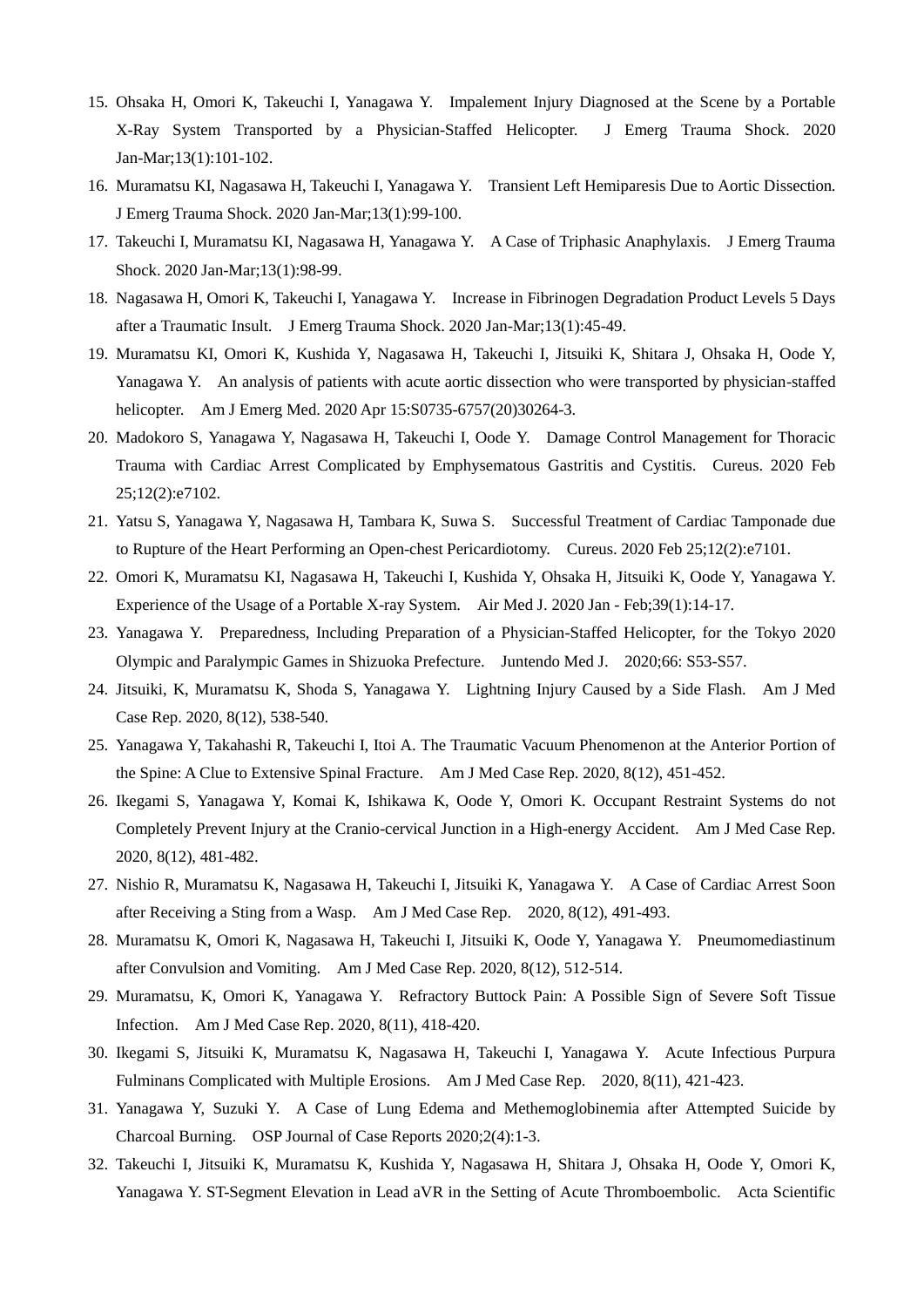Gastrointestinal Disorders in press

- 33. Goto C, Watanabe A, Yanagawa Y. Acute Subdural Hematoma with Negative Fibrin/Fibrinogen Degradation Product Findings. Am J Med Case Rep. 2021;9(1):22-23.
- 34. Suzuki H, Yanagawa Y. A Case of Sepsis and Acute Kidney Injury Caused by Uterine Prolapse. American Journal of Medical Case Reports, 2021, Vol. 9, No. 2, 92-94
- 35. Takeuchi I, Jitsuiki K, Yanagawa Y. Favorable Course after a Second Infusion of Antivenin Using Premedication. American Journal of Medical Case Reports, 2021, 9(2), 137-139.
- 36. Jitsuiki K, Kushida Y, Nishio R, Yanagawa Y. Gas in Joints After Diving: Computed Tomography May Be Useful for Diagnosing Decompression Sickness. Wilderness Environ Med. 2020 Dec 10:S1080-6032(20)30172-1.
- 37. Takeuchi I, Yanagawa Y, Takeuchi M, Suwa S. Electric Shock for a Patient with Ventricular Fibrillation during Air Evacuation Using a Helicopter. J Emerg Trauma Shock. 2020 Jul-Sep;13(3):224-226.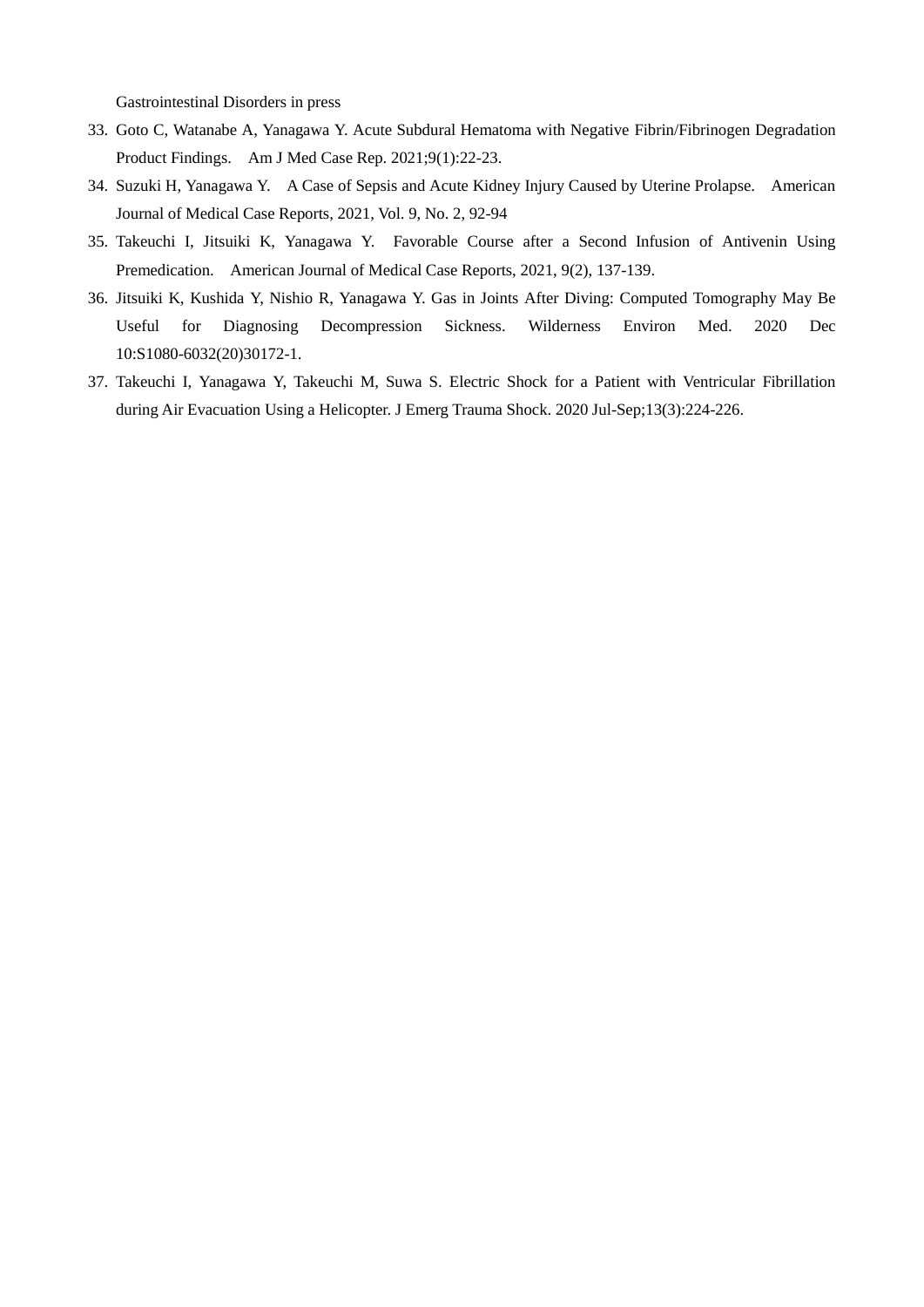和文報告

- 1. 八木貴志, 長澤宏樹, 串田好宏, 竹内郁人, 日域佳, 大坂裕通, 大出靖将, 大森一彦, 柳川洋一. 救 急外来に自家用車で来院し,待合室で心停止となった敗血症の一例. 日本救急医学会中部地方会誌 2020;16:1-3.
- 2. 長澤宏樹, 大森一彦, 竹内郁人, 日域佳, 谷津翔一朗, 大坂裕通, 大出靖将, 柳川洋一. 著明な血小 板減尐症を呈した Fusobacterium necrophorum の 1 例. 日本救急医学会中部地方会誌 2020;16:1-3.
- 3. 柳川洋一. 東京 2020 オリンピック・パラリンピック競技大会. 静岡県における自転車競技の Venue Medical Officer に関して. 田方医師会報 2020; 2071.

学会発表

- 1. 柳川洋一 2019 年台風 19 号(Hagibis) が伊豆半島上陸時の当院での対応と、social networking service (Twitter®) 内容の検討 災害医学プログレスミーティング 当院 1 月 17 日
- 2. 村松賢一 一過性片麻痺を呈した大動脈解離の一例 日本脳神経外科救急学会 川越プリンスホテ ル 2 月 7 日
- 3. 柳川洋一 心筋炎疑いの一例 静岡プライマリケアフォーラム 静岡駅前会議室 2 月 1 日
- 4. 柳川洋一 静岡県東部地区救命救急医学研修会 座長 沼津北消防 2 月 12 日
- 5. 柳川洋一 伊豆箱根鉄道「修善寺駅」で開催されたテロ対策訓練 発表並びに座長 日本災害医学 会 神戸国際会議場 2 月 21 日
- 6. 野口正意 外来で突然呼吸停止を来した椎骨動脈閉塞の1例 日本脳神経外傷学会 湯本富士屋ホ テル 3月7日 紙面発表
- 7. 柳川洋一 救命救急センターに入院となった患者の低 Na 血症とホルモンの関連 日本集中治療医 学会学術集会 3 月 8 日 名古屋国際会議場 紙面発表
- 8. 柳川 洋一、日域 佳、村松 賢一、串田 好宏、池上 さや、長澤 宏樹、竹内 郁人、大坂 裕通、大 出 靖将、大森 一彦.ドクターヘリ患者搬送中の深部温持続モニタリングシステムの使用経験. 第 23 回 日本救急医学会中部地方会
- 9. 髙田 隆治、池上 さや、村松 賢一、串田 好宏、長澤 宏樹、竹内 郁人、大坂 裕通、日域 佳、大 出 靖将、大森 一彦、柳川 洋一. 門脈ガスを伴う気腫性胃炎の一例. 第 23 回 日本救急医学会中部 地方会
- 10. 桐山 雅通、柳川 洋一、村松 賢一、池上 さや、長澤 宏樹、竹内 郁人、串田 好宏、日域 佳、大 森 一彦、大坂 裕通、大出 靖将. 腎損傷、後腹膜血腫後に膵炎を合併した一例. 第 23 回 日本救急 医学会中部地方会
- 11. 柳川 洋一, 関井 肇, 村松 賢一, 長澤 宏樹, 竹内 郁人, 日域 佳, 大坂 裕通, 大森 一彦, 大出 靖 将, 杉田 学. 一酸化炭素中毒症例におけるメトヘモグロビン値の検討. 中毒研究 2020;33(2):160.
- 12. 村松 賢一, 大森 一彦, 長澤 宏樹, 竹内 郁人, 串田 好宏, 日域 佳, 設樂 準, 大坂 裕通, 大出 靖 将, 柳川 洋一. 有機リン中毒に合併した麻痺性イレウスの一例. 中毒研究 2020;33(2):152.
- 13. 柳川 洋一,村松 賢一, 池上 さや, 串田 好宏, 長澤 宏樹, 竹内 郁人, 日域 佳, 大坂 裕通, 大森 一 彦, 大出 靖将. 外傷による背部痛で CT で骨折が明らかでなくても、疼痛で立位困難な場合、脊椎 損傷(骨挫傷)として対応すべきである. 第 48 回 日本救急医学会総会 2020
- 14. 八木 貴志, 柳川 洋一, 大森 一彦, 大坂 裕通, 日域 佳, 竹内 郁人, 串田 好宏, 長澤 宏樹. 救急外 来に自家用車で来院し,待合室で心停止となった敗血症の一例. 第 48 回 日本救急医学会総会 2020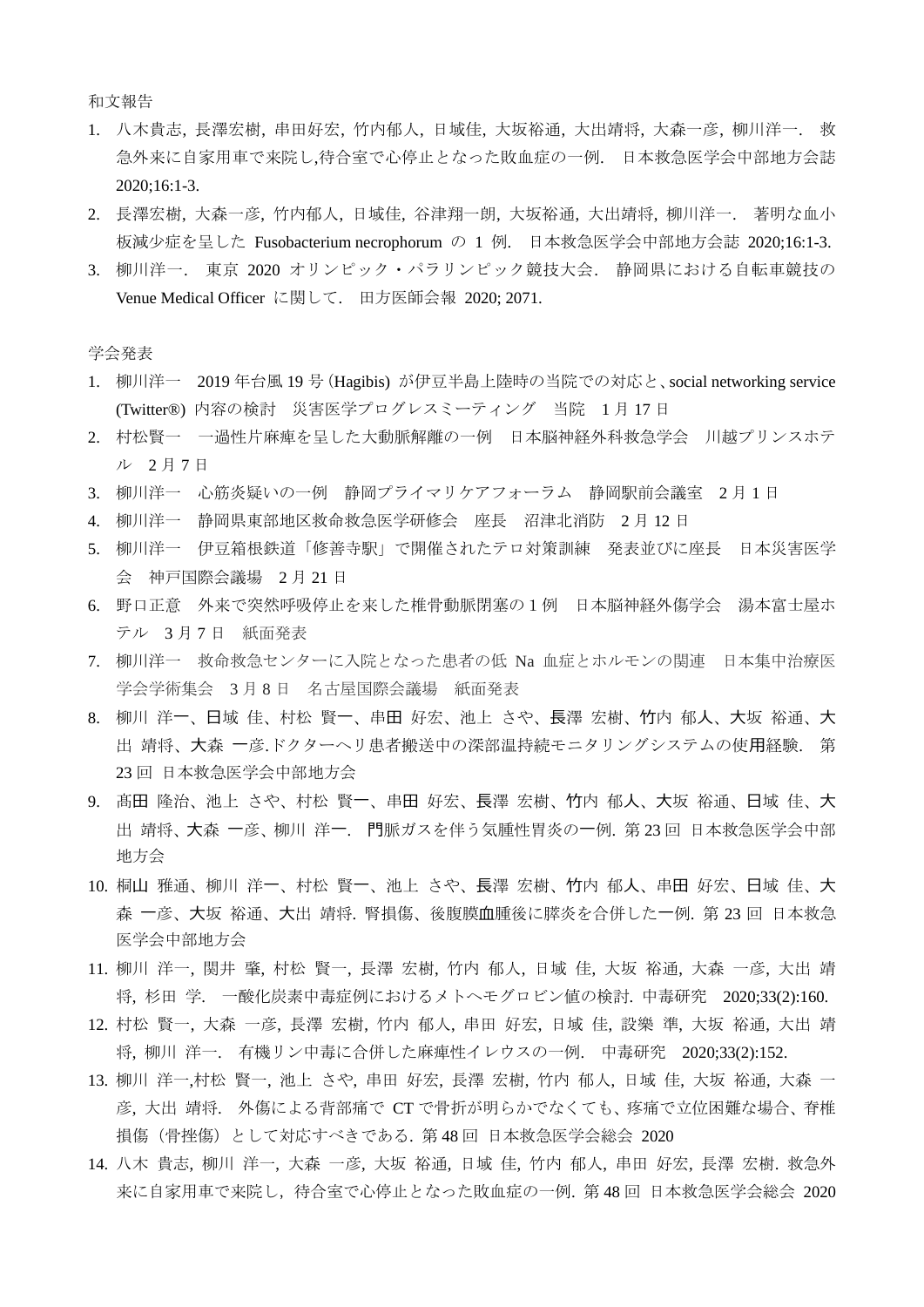- 15. 串田 好宏, 池上 さや, 長澤 宏樹, 西尾 亮太, 竹内 郁人, 日域 佳, 大森 一彦, 大坂 裕通, 大出 靖将, 金田 容秀, 柳川 洋一. 貧血を契機に見つかった卵巣嚢腫感染症の 1 例. 第 48 回 日本救急 医学会総会 2020
- 16. 大坂 裕通, 竹内 郁人, 村松 賢一, 池上 さや, 長澤 宏樹, 串田 好宏, 日域 佳, 大森 一彦, 大出 靖将, 柳川 洋一. 嚥下障害が先行した頭頸部型破傷風の一例. 第 48 回 日本救急医学会総会 2020
- 17. 日域 佳, 村松 賢一, 池上 さや, 長澤 宏樹, 竹内 郁人, 串田 好宏, 大森 一彦, 大坂 裕通, 大出 靖将, 柳川 洋一. 死戦期帝王切開術の症例経験から考える静岡県東部の産科救急システムの現状 と展望. 第 48 回 日本救急医学会総会 2020
- 18. 大森 一彦, 村松 賢一, 池上 さや, 長澤 宏樹, 竹内 郁人, 串田 好宏, 日域 佳, 大坂 裕通, 大出 将靖, 柳川 洋一. ドクターヘリ運航に救急医の存在は大きい. 第 48 回 日本救急医学会総会 2020
- 19. 村松 賢一, 池上 さや, 長澤 宏樹, 竹内 郁人, 西尾 亮太, 串田 好宏, 日域 佳, 大坂 裕通, 大森 一彦, 大出 靖将, 柳川 洋一. 窒息触れ込みであったがクモ膜下出血であった一例. 第 48 回 日本 救急医学会総会 2020
- 20. 大出 靖将, 柳川 洋一, 岡本 健, 田中 裕. CIRP はマウス敗血症モデルにおいて、活性酸素産生や NETs 形成に寄与する ICAM-1+好中球を誘導する. 第 48 回 日本救急医学会総会 2020
- 21. 長澤 宏樹, 村松 賢一, 竹内 郁人, 池上 さや, 串田 好宏, 日域 佳, 大森 一彦, 大坂 裕通, 大出 靖将, 柳川 洋一. 腸腰筋血腫を合併した全身型破傷風の一例. 第 48 回 日本救急医学会総会 2020
- 22. 竹内 郁人, 村松 賢一, 長澤 宏樹, 池上 さや, 串田 好宏, 日域 佳, 大森 一彦, 大坂 裕通, 大出 靖将, 柳川 洋一. 36 週妊婦の多発外傷、死亡胎児に対して帝王切開を行ったが母体救命し得なかっ た 1 例. 第 48 回 日本救急医学会総会 2020
- 23. 村松 賢一, 他. MRI でわかる骨損傷の意義. 第 34 回日本外傷学会総会 2020
- 24. 大森 一彦, 他. 当院での外傷患者への緊急輸血の取り組み. 第 34 回日本外傷学会総会 2020
- 25. 長澤 宏樹, 他. プール飛び込みにより頸髄損傷と溺水から心肺停止となった一例. 第 34 回日本外 傷学会総会 2020
- 26. 大森一彦, 他. Metra を使用した全てのフライトスタッフへの教育. 第 27 回日本航空医療学会総会 2020
- 27. 日域佳, 他. 現場活動動画を用いた院内症例検討会の運用. 第 27 回日本航空医療学会総会 2020
- 28. 大坂裕通, 他. ドクターヘリ、ドクターカーが早期にどこまで現場に迫れるか?第 27 回日本航空医 療学会総会 2020
- 29. 長澤宏樹, 他. ドクターヘリを活用した病院外輸血の実施について. 第 27 回日本航空医療学会総会 2020

TV 放映

- 1. 日域佳 NHK 1月21日 さらめし
- 2. 日域佳 NHK 12 月 20 日 さらめし 再放送
- 3. 柳川洋一 テレビ静岡 3 月 11 日 東日本大震災から 9 年 復興計画・医療体制

講演

- 1. 加来浩器 教授 防衛医科大学校 輸入感染症 当院 1 月 26 日
- 2. 竹内郁人 「へビに咬まれた時・ハチに刺された時、あなたはどうしますか?」当院 2月14日